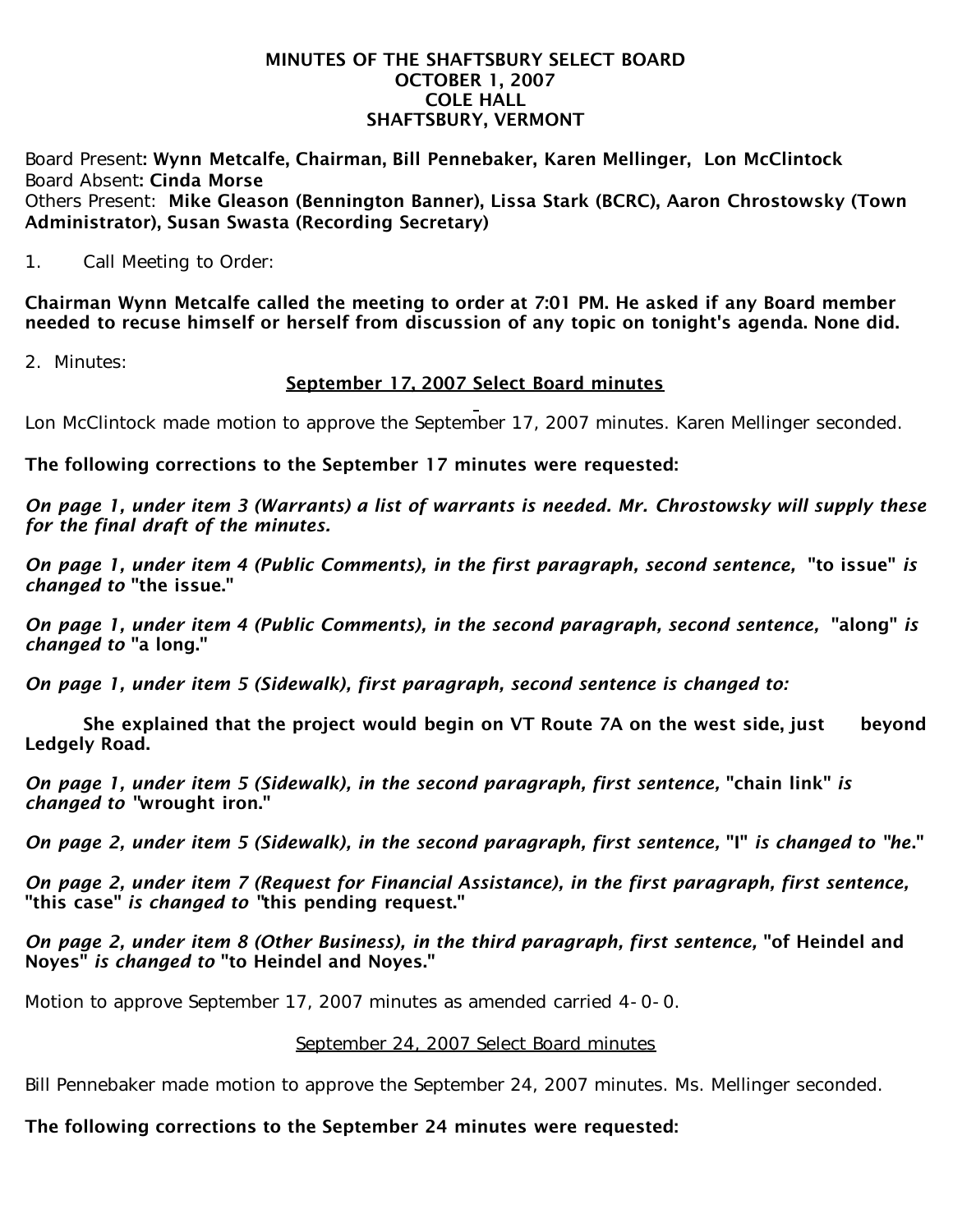*On page 1, under item 3 (Warrants) a list of warrants is needed. Mr. Chrostowsky will supply these for the final draft of the minutes.*

*On page 1, under item 4 (Solid Waste Implementation Plan), in the first paragraph, first sentence is changed to:* 

 She explained that no action should be taken tonight until a more in depth review of the plan is done.

*On page 1, under item 6 (Other Business), in the first paragraph, third sentence is changed to:* He spoke with Mr. Metcalfe regarding this purchase and Mr. Metcalfe agreed that mower would be suitable.

*On page 1, under item 6 (Other Business), in the second paragraph a second sentence, is added, as follows:*

Also, thank you notes should be sent.

*On page 2, under item 6 (Other Business), in the third paragraph, second sentence,* "their" *is changed to* "there."

*On page 2, under item 6 (Other Business), in the fourth paragraph, second sentence,* "Ms. Mellinger" *is changed to* "Mr. Pennebaker."

*On page 2, under item 6 (Other Business), the sixth paragraph is changed to:*

 Ms. Morse said that most of the work regarding the Town's Personnel Policy has been addressed. The remaining piece involves the insertion of the revised benefit information to the VLCT standard Personnel Policy.

*On page 2, under item 6 (Other Business), seventh paragraph is changed to:*

 Ms. Mellinger requested the Board consider using a zero based budgeting method for the new budget. It was agreed the budget process would be a topic on next week's agenda.

Motion to approve September 24, 2007 minutes as amended carried 3-0-1. (Chairman Metcalfe abstained because he had not attended the meeting.)

3. Warrants:

The following warrants were presented for approval:

| $AP$ #16 -<br>health insurance) |               | \$ 36,776.34 General Warrant (includes stone and gravel, |
|---------------------------------|---------------|----------------------------------------------------------|
| PR #13 -                        |               | \$ 10, ?????. 93 Payroll Warrant                         |
| <b>Retirement Wt. #15 -</b>     | $\sim$ $\sim$ | 3,316.00 Retirement Warrant                              |

Ms. Mellinger made motion to pay warrants. Mr. Pennebaker seconded. Motion carried 4-0-0.

4. Public Comments:

## There were no members of the public present at the meeting.

5. Approval BCRC Solid Waste Implementation Plan:

Chairman Metcalfe invited Lissa Stark of the Bennington County Regional Commission (BCRC) to the table to discuss the solid waste implementation plan, which had been distributed to Board members previously.

Ms. Stark briefly stated that this plan has been in the works for five years, since the state Agency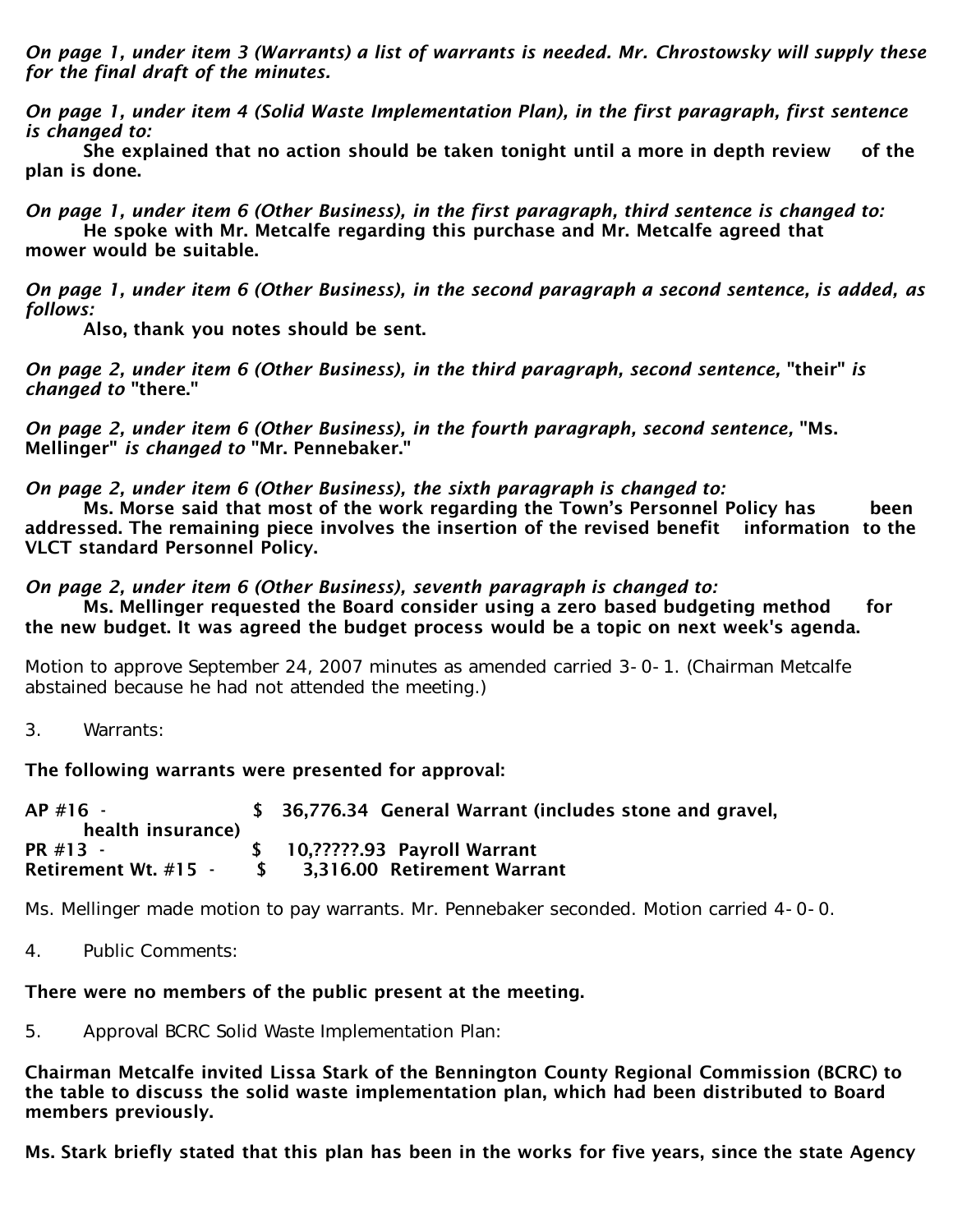of Natural Resources (ANR) mandated that every town have a plan, or be part of one. The BCRC wrote the solid waste implementation plan (SWIP) for the eight towns involved, who must sign off on it. She said that the initial plan was submitted to ANR in 2003, then revised several times. It has now been pre-approved by ANR.

Ms. Stark stated that a coordinator will be hired to implement the plan for the towns, who will share the cost for the position. She said that the coordinator will be an employee of the towns, not of the BCRC. Ms. Stark asked for questions from the Board.

Ms. Mellinger asked whether the tasks listed for the coordinator are state requirements. Ms. Stark replied that the tasks are set forth by the state, and are assigned to a coordinator so that the towns do not have to do them on their own.

There was discussion of Shaftsbury's share of the cost, which is \$5200 annually. This includes both salary and materials, but needs to be updated because it is in 2003 dollars.

Mr. McClintock asked where the coordinator's office would be located. Ms. Stark replied that she is not sure. Some towns might let the coordinator work out of their offices, or the person could work at home. She said that this is up to the towns. It might be possible for the coordinator to work out of the BCRC.

Chairman Metcalfe asked if liaisons from all eight towns will meet. Ms. Stark replied that BCRC wants all the towns to be involved in planning and hiring.

Chairman Metcalfe stated that \$5000 is a lot for Shaftsbury's budget, and that it bothers him to sign on for a person who at this point has no job or supervisor. He asked who will make sure the tasks are taken care of. Ms. Stark answered that this is up to the towns. They may want the BCRC to supervise the coordinator.

Chairman Metcalfe asked if this should not be determined before they sign on to it. Mr. McClintock agreed, saying that he is not comfortable signing a contract without knowing the mechanics.

Ms. Mellinger said that she is also uncomfortable with the fact that the budget is in 2003 dollars, so it won't be \$5000. She asked if the state is trying to push them toward solid waste districts, which Shaftsbury has rejected. Ms. Stark replied that the state encourages, but does not mandate, solid waste districts.

Ms. Stark reminded the Board that the plan had been sent to them in 2003, and since then there had been several public hearings for comments. There has been plenty of times to request changes, and now the state has pre-approved the plan because it was agreed to hire a coordinator.

Ms. Mellinger said that she did not remember discussion of a coordinator, Ms. Stark said it had been discussed in 2003 and copies of revisions had gone out to towns since then.

Chairman Metcalfe noted that the plan is for five years, so the total cost will be \$25,000, not \$5,000. Ms. Mellinger asked if it would be possible for the Town to commit to doing these tasks in house instead of having a coordinator do them.

Ms. Stark said that it could be possible, but that she would have to revise the SWIP and change the dollar amounts charged to the remaining seven towns. She said that Arlington has signed on and Stamford wants to get back in.

Mr. McClintock reiterated that he does not like the mechanics of the plan, which would bind the Town as part of a consortium. The coordinator would have eight different bosses, and Shaftsbury would only get a certain percentage of the coordinator's time.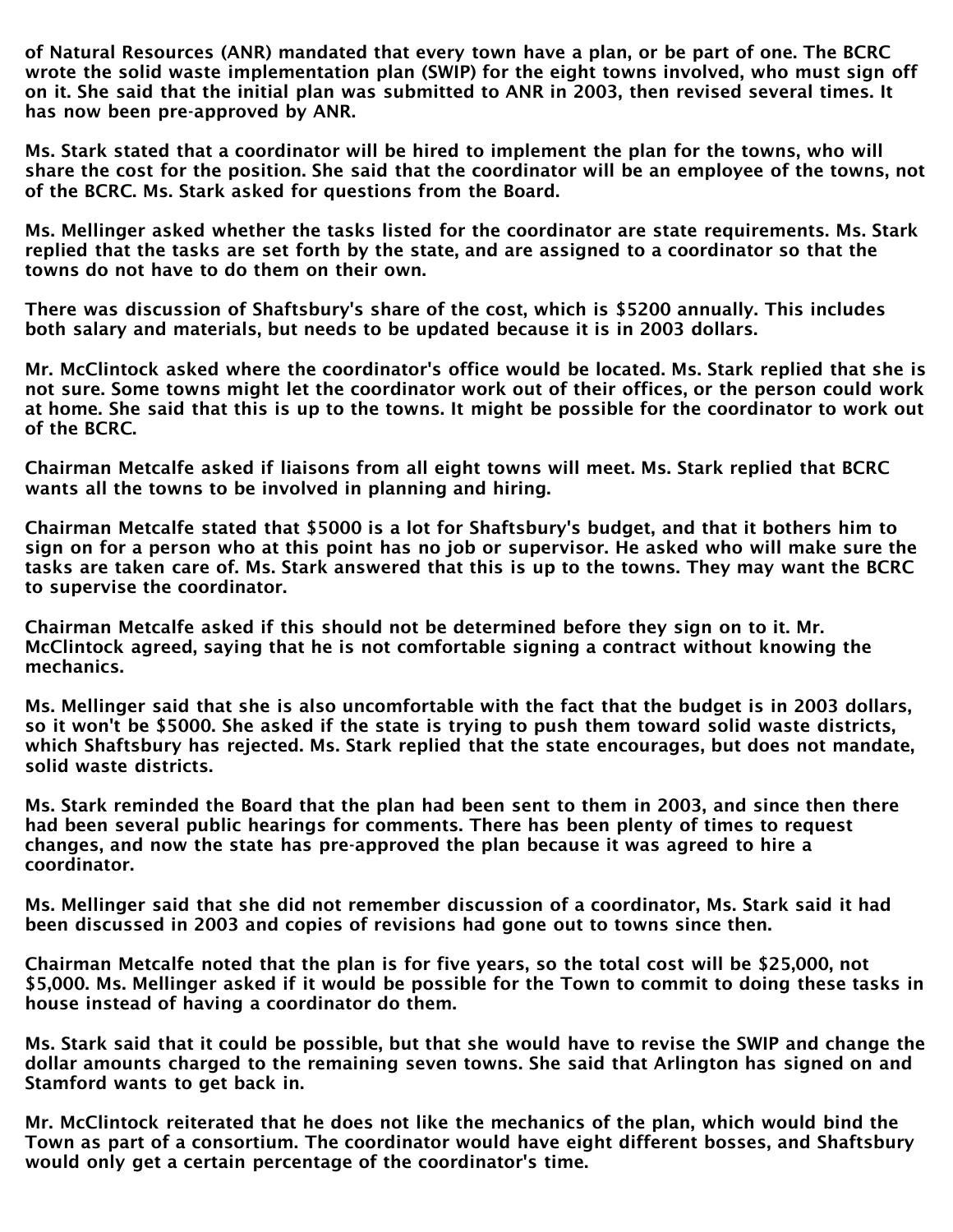Chairman Metcalfe estimated that the budget figure would have to be increased by \$1500 to update it to 2007. He said that \$6600 is a lot of money. Ms. Stark said that towns have been told to budget for this since 2003. Chairman Metcalfe said he may budget for \$5000 and then have to come up with an extra \$1500. He doesn't know where that would come from.

Ms. Mellinger said that, in looking at the list of required tasks, she thinks the Town already does some of them. She suggested that the town administrator and volunteers might be able to do others. She wants to be sure this is not something they could do themselves. Chairman Metcalfe stated that \$5000 is cheaper than adding more time to the town administrator schedule.

Mr. McClintock said he is concerned that the coordinator will not be able to do all the tasks in twelve hours per week, and that the Town will pay for service it does not get. There was further discussion as to whether the Town already does some of the required tasks. Ms. Stark suggested that the Board go through the requirements and figure out if the Town can meet all the goals on its own. She said that if the SWIP needs to be altered, they need to let her know soon.

Chairman Metcalfe asked what the next step would be if all eight towns approved the SWIP. Ms. Stark replied that it would then go to the ANR for final approval, and representatives of the towns would meet to discuss the coordinator position. She said that it would be possible for the BCRC supervise the coordinator, even though they cannot employ the person.

There was discussion of how a SWIP coordinator might be used by the Town in setting up a reuse center. Ms. Stark said that the coordinator is supposed to plan, coordinate, and facilitate, not implement. The person might do a feasibility study for a swap shed.

Chairman Metcalfe asked what would happen if the Town decides not to participate in the SWIP. Ms. Stark replied that this would mean no Town waste could be sent to any in-state solid waste facility, the Town and TAM transfer stations could not be recertified, and the Town would not be eligible for solid waste grants.

Ms. Mellinger asked if the Town could be part of the SWIP, but opt out of sharing the coordinator. Ms. Stark answered that this would be possible if the Town clearly identifies how it would meet each goal, and she revises the SWIP. She emphasized that there needs to be a solid plan for addressing all goals.

After further discussion, the Board decided to have Ms. Mellinger, Mr. Pennebaker, and Mr. Chrostowsky sit down and discuss the plan. Chairman Metcalfe said that he would like to talk to representatives from the other towns involved. Ms. Stark agreed to set up a meeting. The Board thanked her.

#### 6. Meeting Recording Clerk Position:

The Board discussed how the meeting clerk position should be compensated, in light of the fact that it has not been possible to hire anyone for a vacant position. Susan Swasta, the current recording clerk for the Select Board and Planning Commission, stated that a change in her schedule would make it possible for her to do minutes for the DRB as well, sharing the job with the present DRB clerk, [her husband, Gary Peterson].

Ms. Swasta said that a per diem rate of payment, which had been suggested, does not work well because of the variability of meeting length. She also stated that she would prefer to continue to be paid as a Town employee rather than as a subcontractor because of the inconvenience of handling withholding taxes.

Mr. McClintock had suggested that there could be a savings in workmen's compensation if the clerk position were subcontracted, but that the job would then have to pay more to make up for FICA. It was decided to leave the position as a Town employee.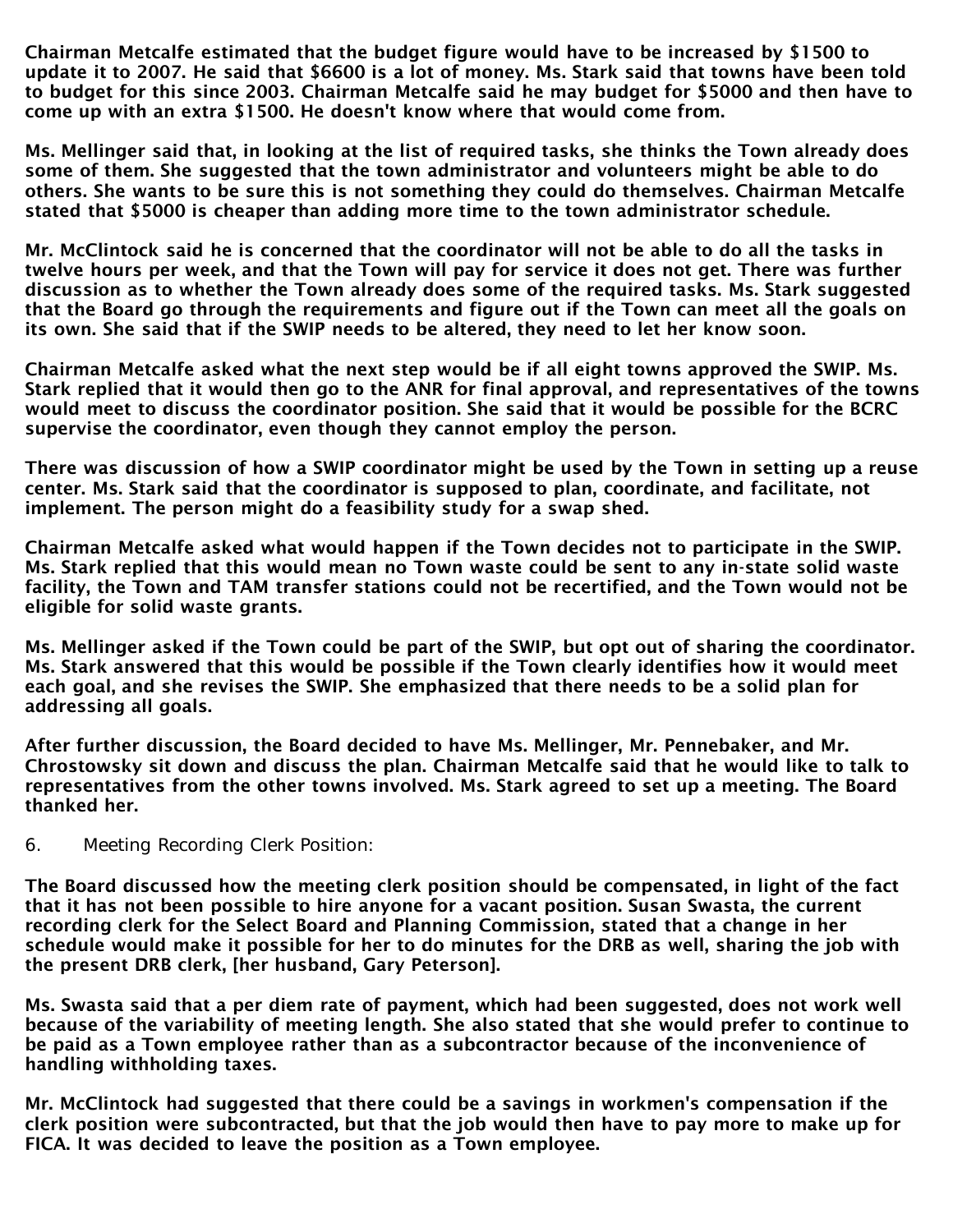Chairman Metcalfe stated that he thinks a raise is in order for the position. He will consult with Mr. Chrostowsky, who has collected information on what other local boards pay recording clerks.

7. Other Business:

Ms. Mellinger announced the annual meeting of the Historical Society on October 7 from 2:00-4:00 PM, at the museum. She said that past presidents will reminisce and there will be refreshments.

Ms. Mellinger announced that Hazardous Waste Day will take place October 13 from 9:00AM-1:00 PM at Arlington High School. Bulky items, white goods, and electronic waste will also be accepted, at no charge.

Ms. Mellinger announced that Neighborworks of Vermont has \$750,000 available for residential rehabilitation in the form of low cost loans for low income residents.

Mr. McClintock announced a meeting of the Ancient Roads Committee for October 2 at 7:00 PM. Mr. Chrostowsky said he will have the grant application.

Mr. McClintock announced a working session on the solid waste bylaw to take place Wednesday, October 10 at 7:00 PM. He said that they have heard from Board members and from the Economic Development Committee, and would like to hear from residents who have concerns.

Chairman Metcalfe reported that a DR 17 hp mower for the landfill can be purchased for \$2500, which represents an \$800 savings. He recommended buying it.

Mr. McClintock made motion to purchase the 17hp DR mower for \$2500. Ms. Mellinger seconded. Motion carried 4-0-0.

#### Ms. Mellinger asked if this will come out of the landfill capping fund, and was told that it will.

9. Discuss Budget Process:

Chairman Metcalfe stated that the budget process of having individual department heads come to talk to the Board has worked incredibly well. He said that it gives them the opportunity to talk about the future as well as their budget.

He suggested, since it is such a long process, that it would save time to have each departmental budget submitted intact in advance so that Board members can review it before meeting. That way, all the meetings could take place in one long day, rather than eight or nine. In addition, if Board members have the budget in advance, they can be sharper about cuts or additions.

Ms. Mellinger suggested that each Board member meet with his or her department liaison on the budget to facilitate the process. She asked if they want to use zero sum budgeting, having department heads start with last year's budget and add increases -- perhaps 3-5%.

Mr. McClintock liked the idea of meeting with liaisons, but wanted the discussion to deal with broader objectives, not just the budget. He and Chairman Metcalfe felt that different department heads may need different increases to meet their objectives. Ms. Mellinger said that she had meant that the Board would limit the percentage increase, not the department heads. This is the Board's job.

Chairman Metcalfe said they will have a month to discuss bigger budget issues, like the town garage or Cole Hall, that have been put off, and may require a bond. He and Mr. Chrostowsky will set up a budget timeline.

Board members were agreeable to Chairman Metcalfe's idea of having a long meeting on a